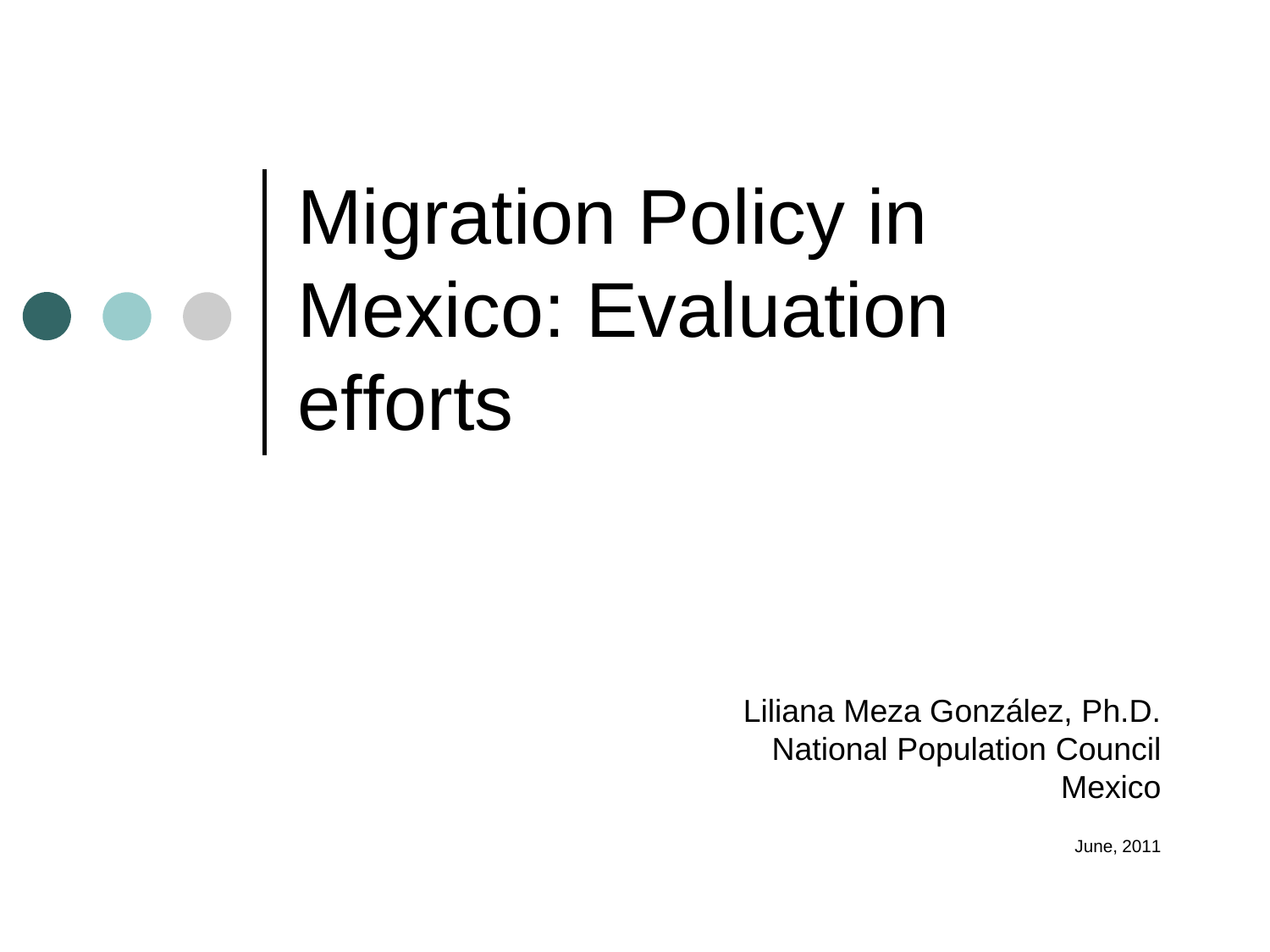### The General Law of Social Development

- On January 20th, 2004, the Mexican Government decreed the General Law of Social Development. The main purposes of this law are:
	- Secure increasing funds for Social Development.
	- Assure access to social policy to every person in need, in spite of political preferences.
	- Point out the responsibilities of the whole National Government in terms of Social Development.
	- Promote the Social Sector of the Economy.
	- Guarantee the delivery of goods and services offered by social programs,
	- Establish assessment and evaluation mechanisms of Social Development Policy.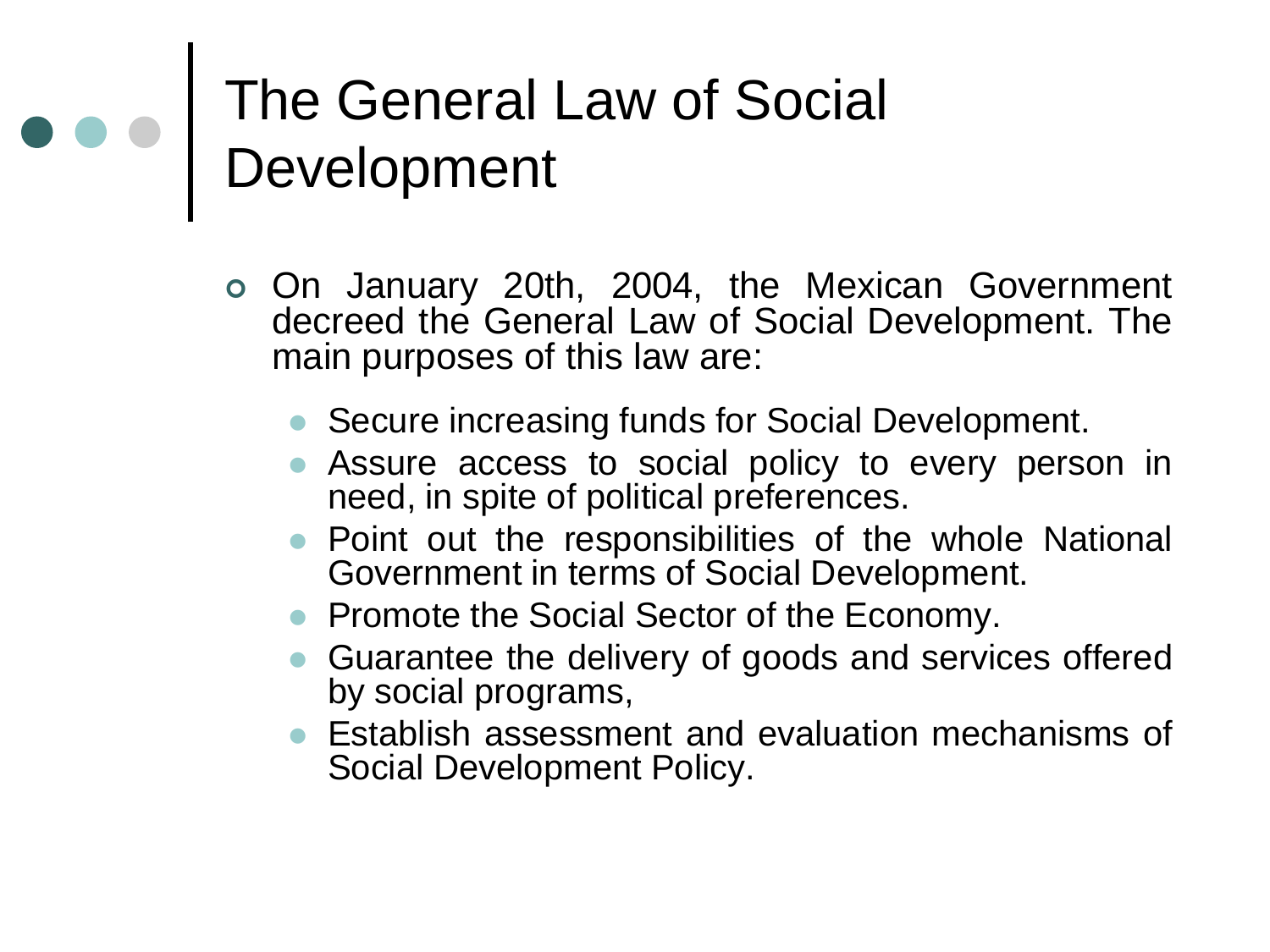#### The National Council for the Evaluation of Social Development Policy (CONEVAL)

- The National Council for the Evaluation of Social Development Policy regulates and coordinates the evaluation of the Social Development Policy and Programs implemented by the Federal Government.
- The Council´s purpose is to periodically verify compliance with the objective of the Social Development Policy's programs, goals and actions, so they may be corrected, modified, improved, reoriented, reduced or suspended.
- Social programs are measured with different kind of indicators (of results, management and services), in order to better understand their coverage, quality and impact.
- o Indicators results prove the performance of the social objectives. Additionally, the management and service indicators provide information about the procedures and services´ quality.
- Federal budget to social programs is partly determined by the evaluation results. When a program is negatively evaluated, its funds are decreased and it is eventually eliminated.
- The evaluation is performed based on budget assigned to programs. Small programs are rarely evaluated.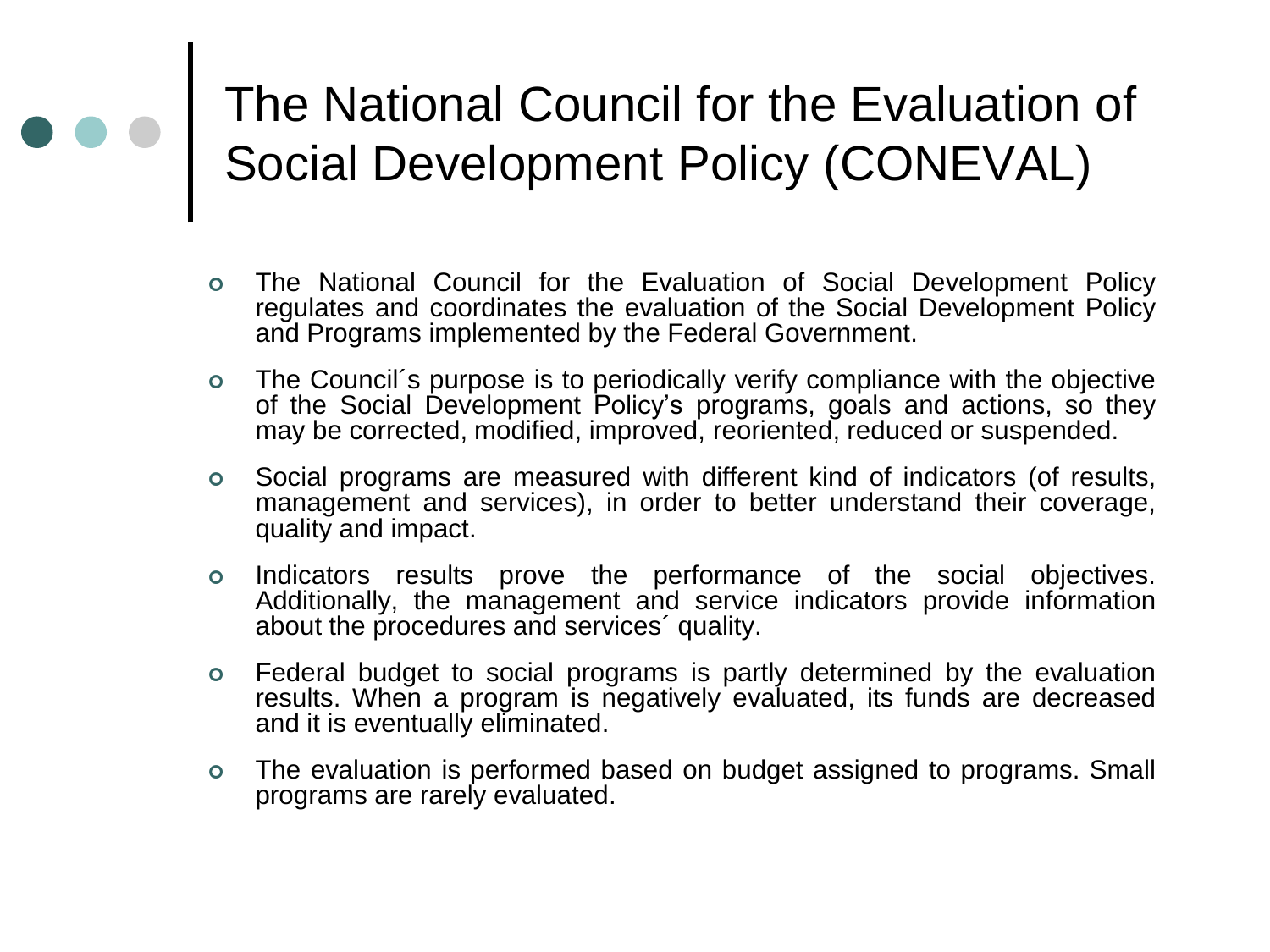# **Social Policy aimed to Migrants**

- Migrant groups are considered vulnerable population in Mexico.
- Several government programs are designed to benefit migrant groups: potential Mexican migrants; Mexicans in the US; Mexican families of migrants in the US; Central American and other migrants in Mexican territory.
- Only a program named "3x1" has been evaluated by the National Council for the Evaluation of Social Development Policy.
- Program 3x1 has performed poorly in terms of design and impact, and its funds have not increased in real terms in the last 3 years. This program is under review in order to get better targeted.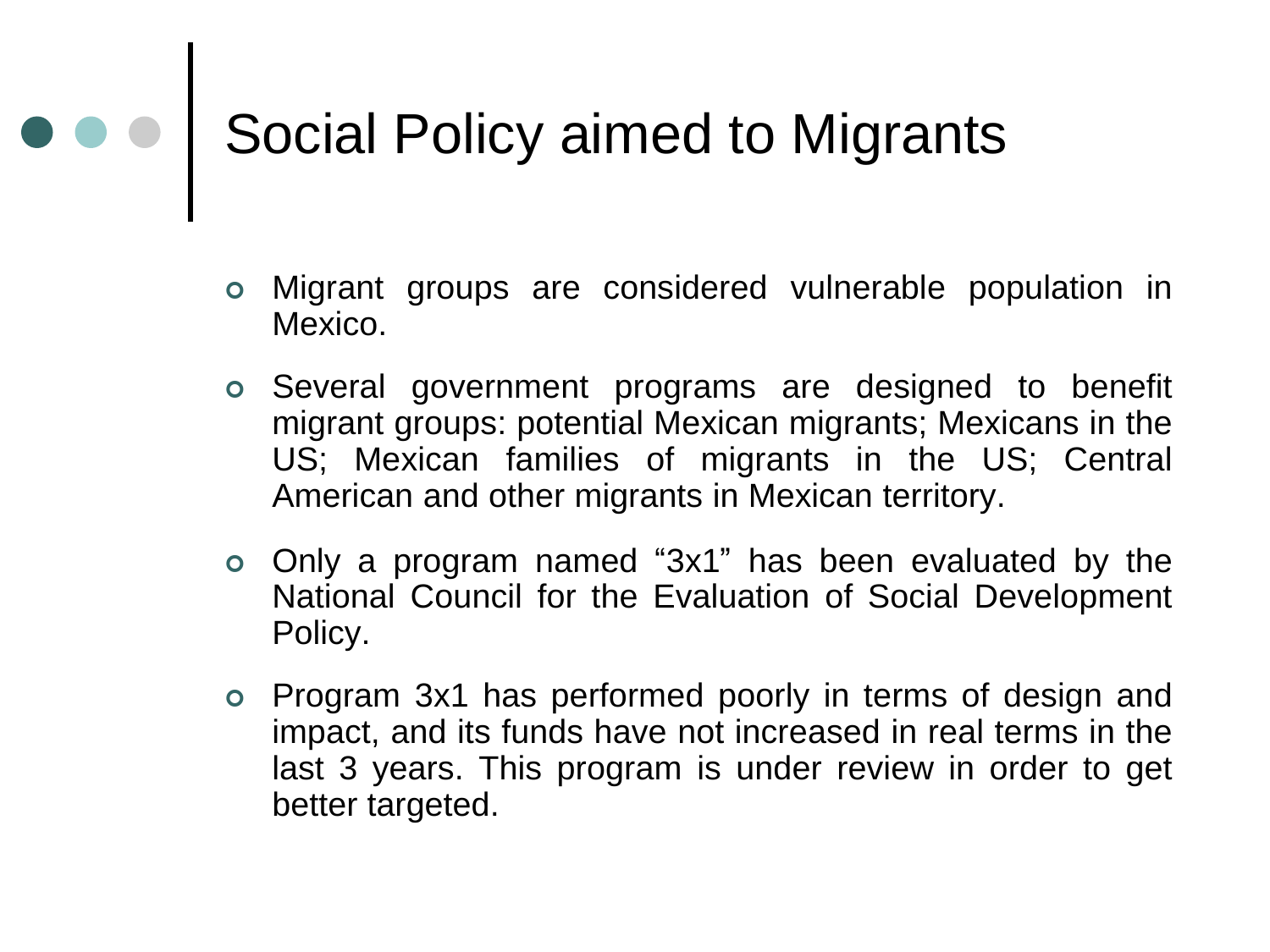### Some social interventions for migrant populations

- o [Strategy for the attention and prevention of non](#page-6-0)[accompanied repatriated children and young migrants.](#page-6-0)
- [Paisano Program](#page-7-0)
- o [Human Repatriation Program](#page-8-0)
- o [Beta groups for migrants protection](#page-9-0)
- [Social co-investment Program](#page-10-0)
- o [3x1 Program](#page-11-0)
- o **[Attention to Human Rights violations](#page-12-0)**
- o [Program for precautionary measures](#page-13-0)
- o Program for the attention of the National Commission of [Human Rights recommendations.](#page-14-0)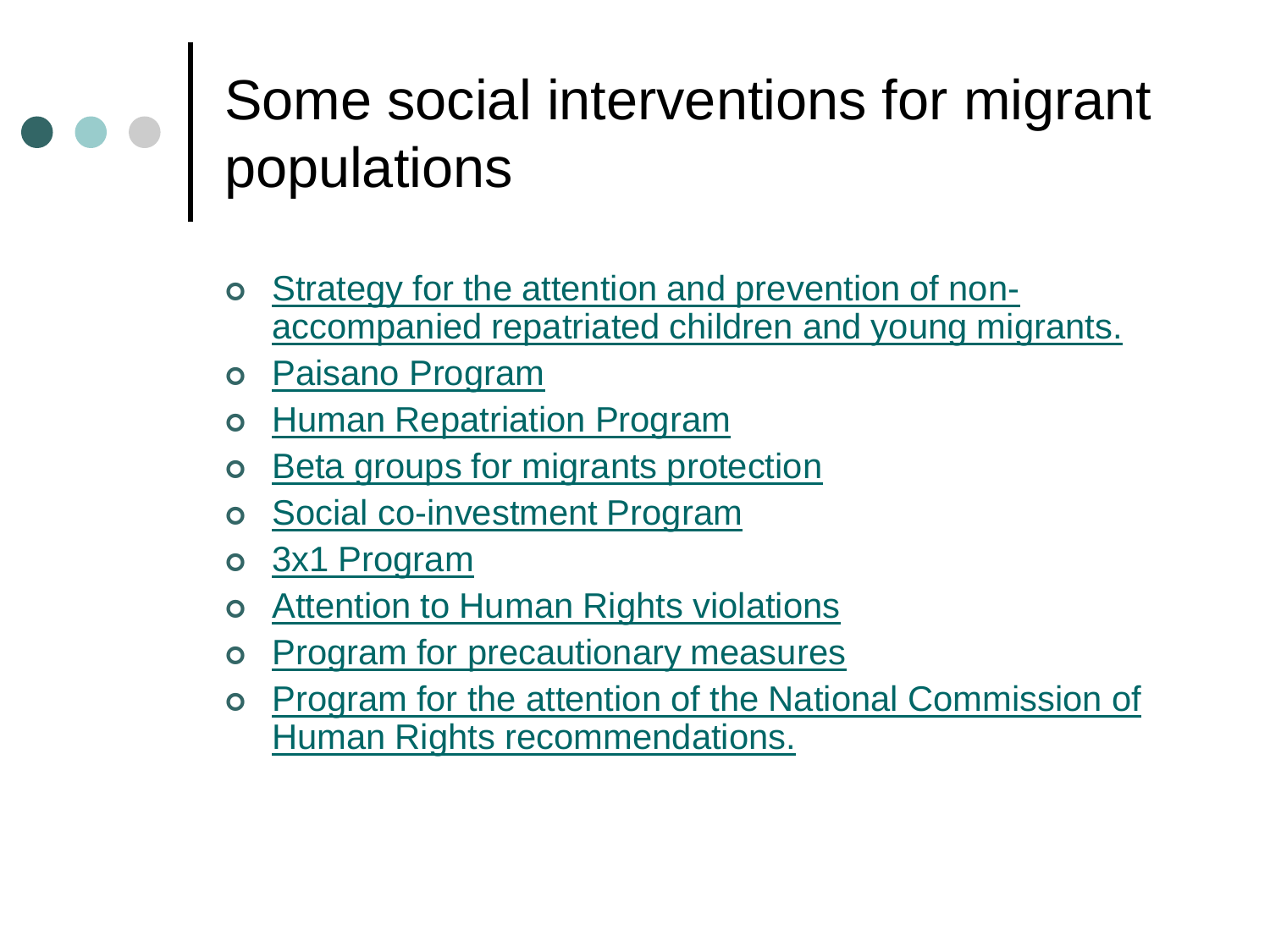# $\bullet \bullet \bullet$  The new migration law

- On May 25th, 2011, the Mexican Federal Government published a new migration law.
- This is the first law that considers migration apart from population affairs.
- The main characteristic of the law is that it guarantees access to public services to all migrants, independently of their migration status.
- o It also protects migrants' human rights by easing their legal access to the country's judicial system.
- To avoid abuses from migratory authorities, the law creates a new center for the certification of these authorities (called "Evaluation and Control Center")
- o It also eliminates the criminalization of any individual or group that happen to help undocumented migrants.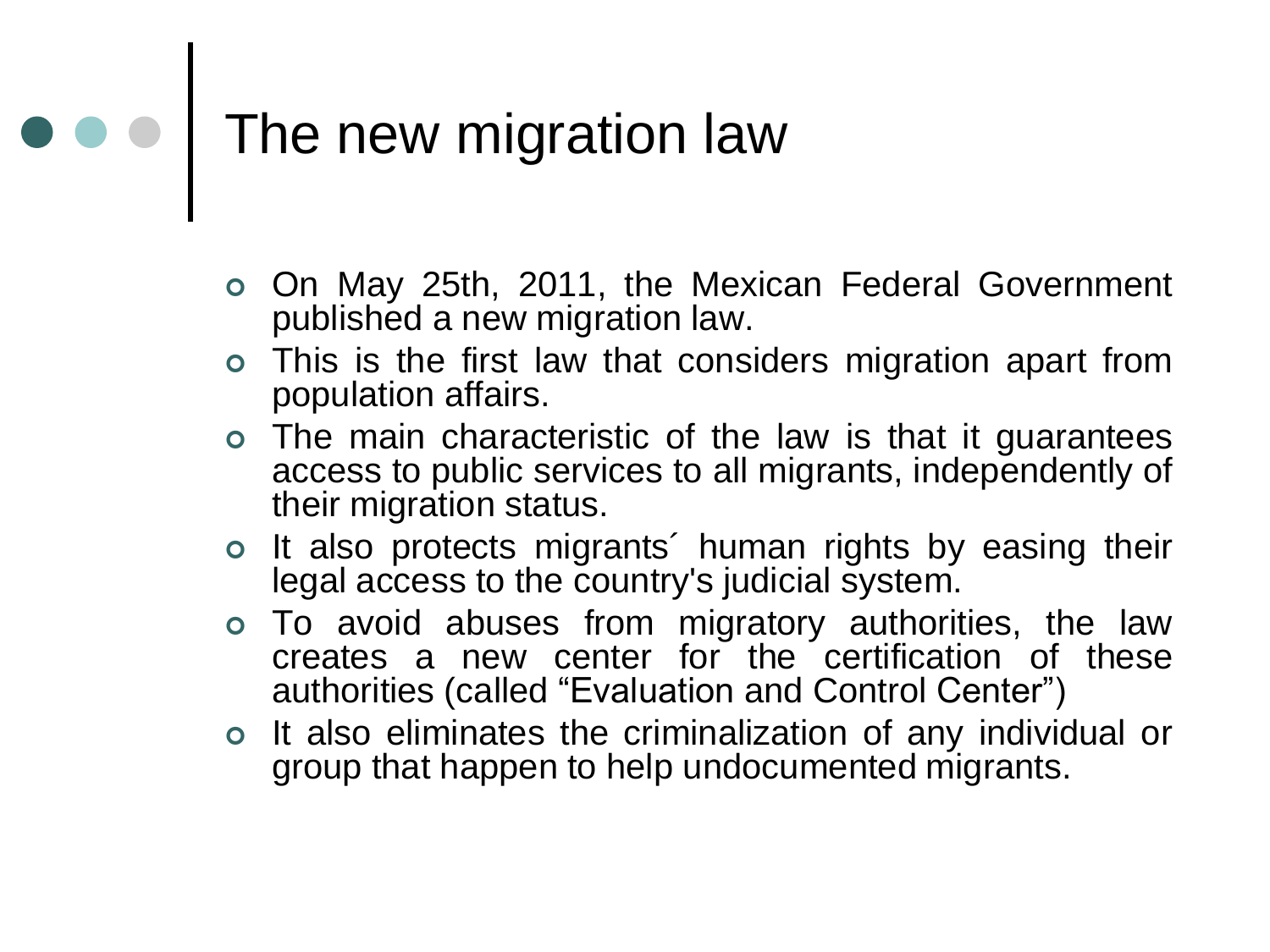Strategy for the attention and prevention of non-accompanied repatriated children and young migrants.

- The purpose is to coordinate the efforts of public and private institutions and social organizations to assist young and nonaccompanied migrants to find their families and get reinserted in society.
- The strategy focuses on Mexican youngsters, under 18 years of age, found in the US without proper documentation, who are repatriated by the US Government.
- The program also helps Mexican potential migrants in Mexican territory, under 18 years of age, to avoid their exposure to danger crossing the border without documents. These youngsters are returned to their communities of origin in an assisted manner.
- Finally, the program also assists foreign young migrants in Mexican territory without proper documentation to return to their families in their countries of origin.
- <span id="page-6-0"></span> The institution responsible of the program is the National System for the Integral Development of Families (DIF)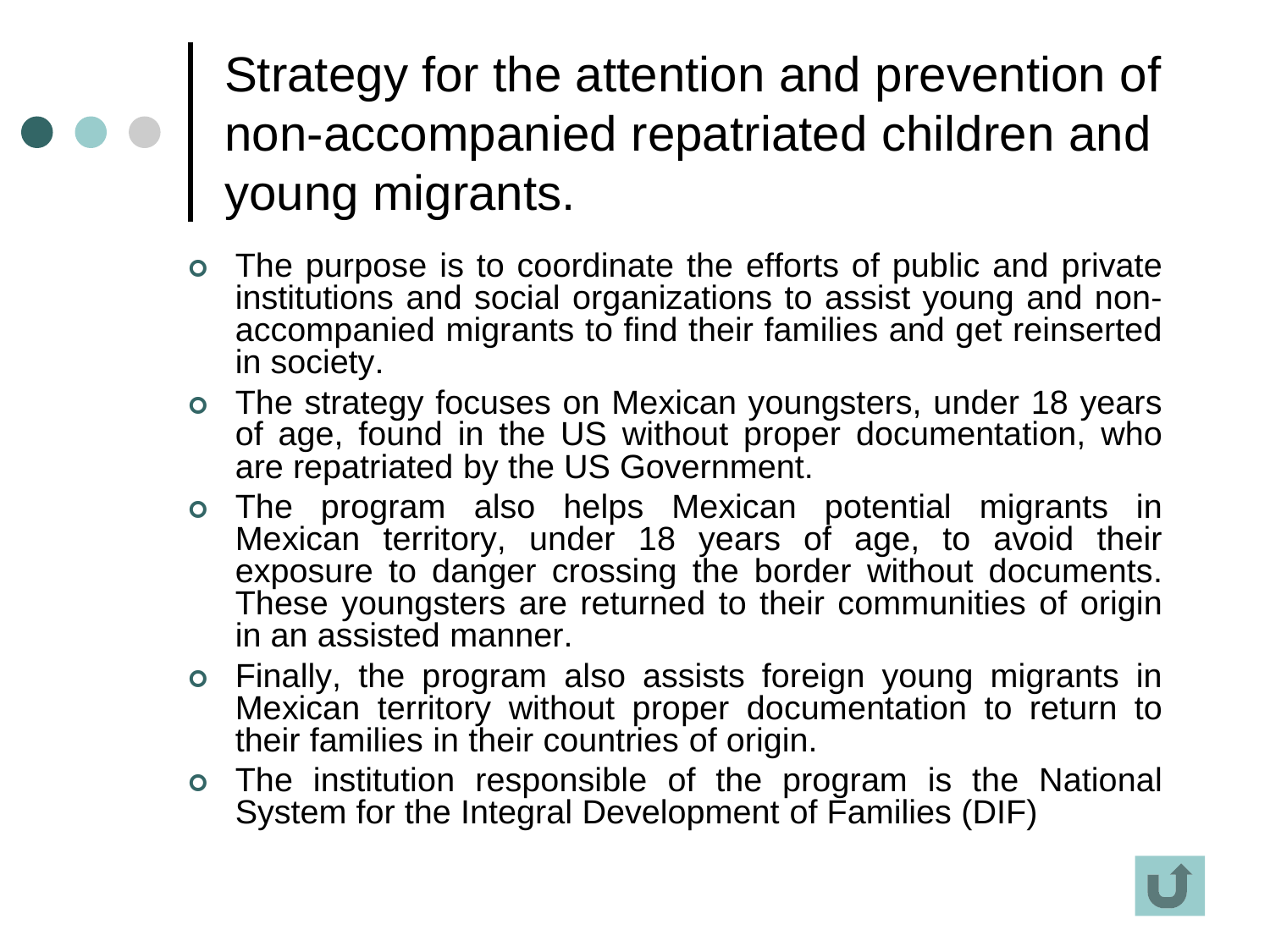## Paisano Program

- The purpose of the program is to make sure Mexican co nationals who live in the US and visit their families in Mexico are correctly treated by authorities.
- The program works mainly in borders and airports, but any Mexican living in the US can have access to the services provided by the program in Mexico through a telephone number and a web page.
- More than 3,500 volunteers serve the program, mainly during holidays.
- Programa Paisano works in 235 communities in Mexico, and annually assist more than 2 million Mexicans visiting their country.
- <span id="page-7-0"></span>The program depends on the National Migration Institute.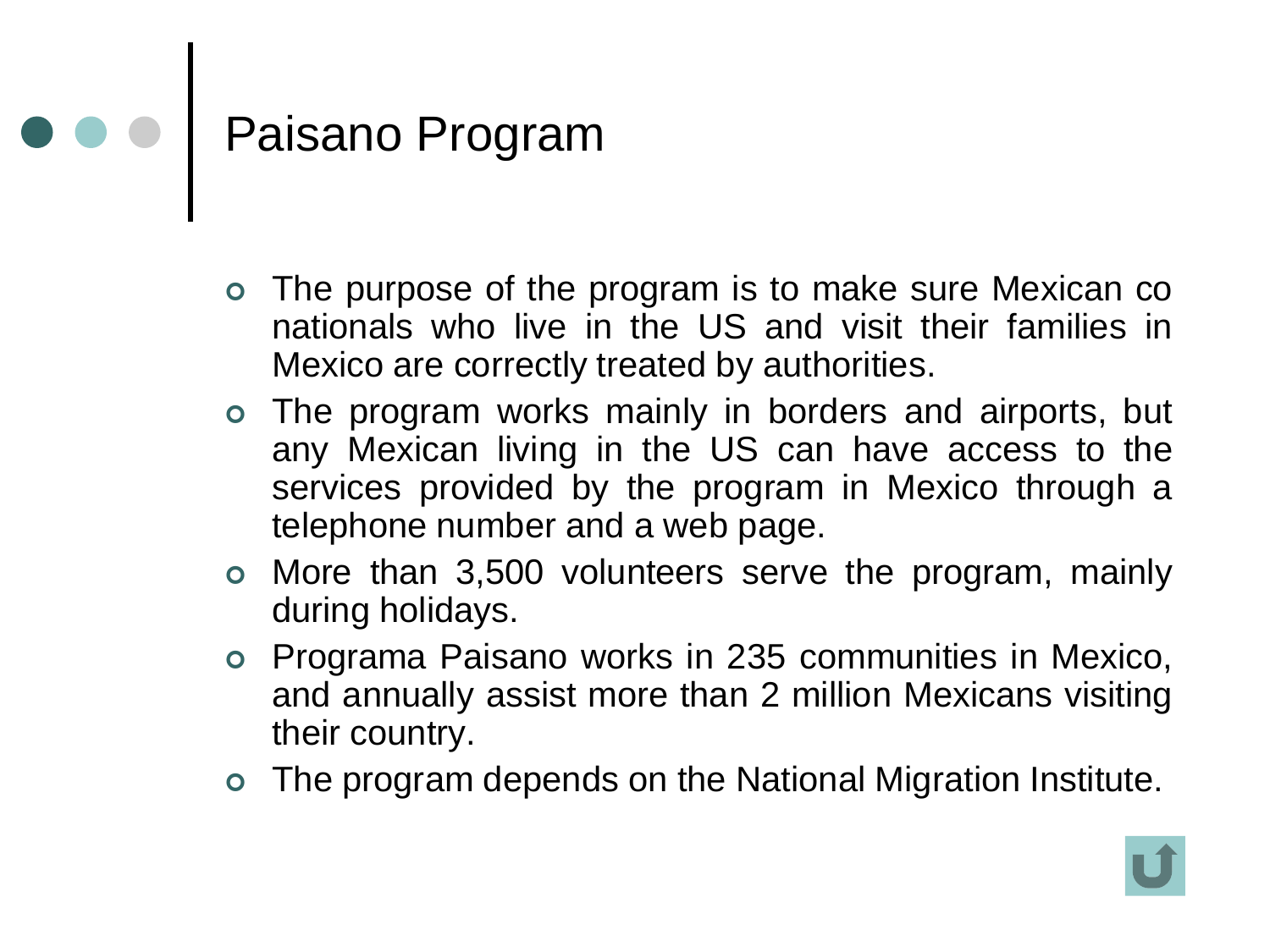## Human Repatriation Program

- The purpose of the program is to make sure Mexican returnees back in Mexico achieve a correct reinsertion to the country and their communities in economic, social and physical terms.
- The program coordinates efforts of public and private institutions and civil society organizations.
- The program assists mainly deportees and repatriated Mexicans coming from the US.
- The program works in northern borders and the Mexico City airport.
- <span id="page-8-0"></span> The program is responsibility of the National Migration Institute.

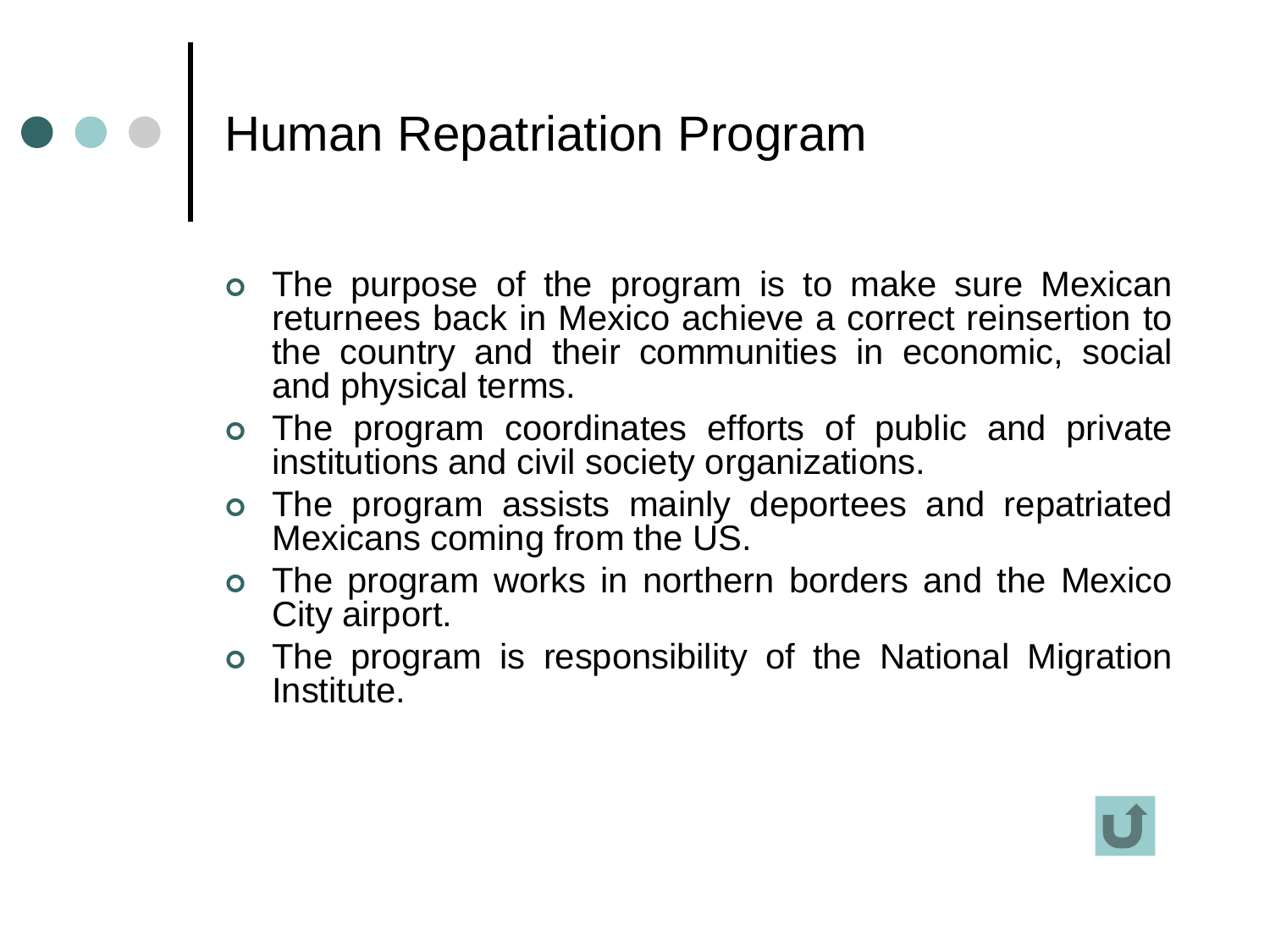## **Beta groups for migrants' protection**

- Beta groups are coordinated by the National Migration Institute, and their main purpose is to protect the physical and economic integrity of Mexican and foreign migrants in national territory and to defend their human rights.
- The protection of beta groups is offered to migrants independently of their migratory status.
- The program works mainly in border states, both in the north and in the south of the country, and in Oaxaca, a state of transit of Central Americans in their way to the US.
- <span id="page-9-0"></span> The program is responsibility of the National Migration Institute.

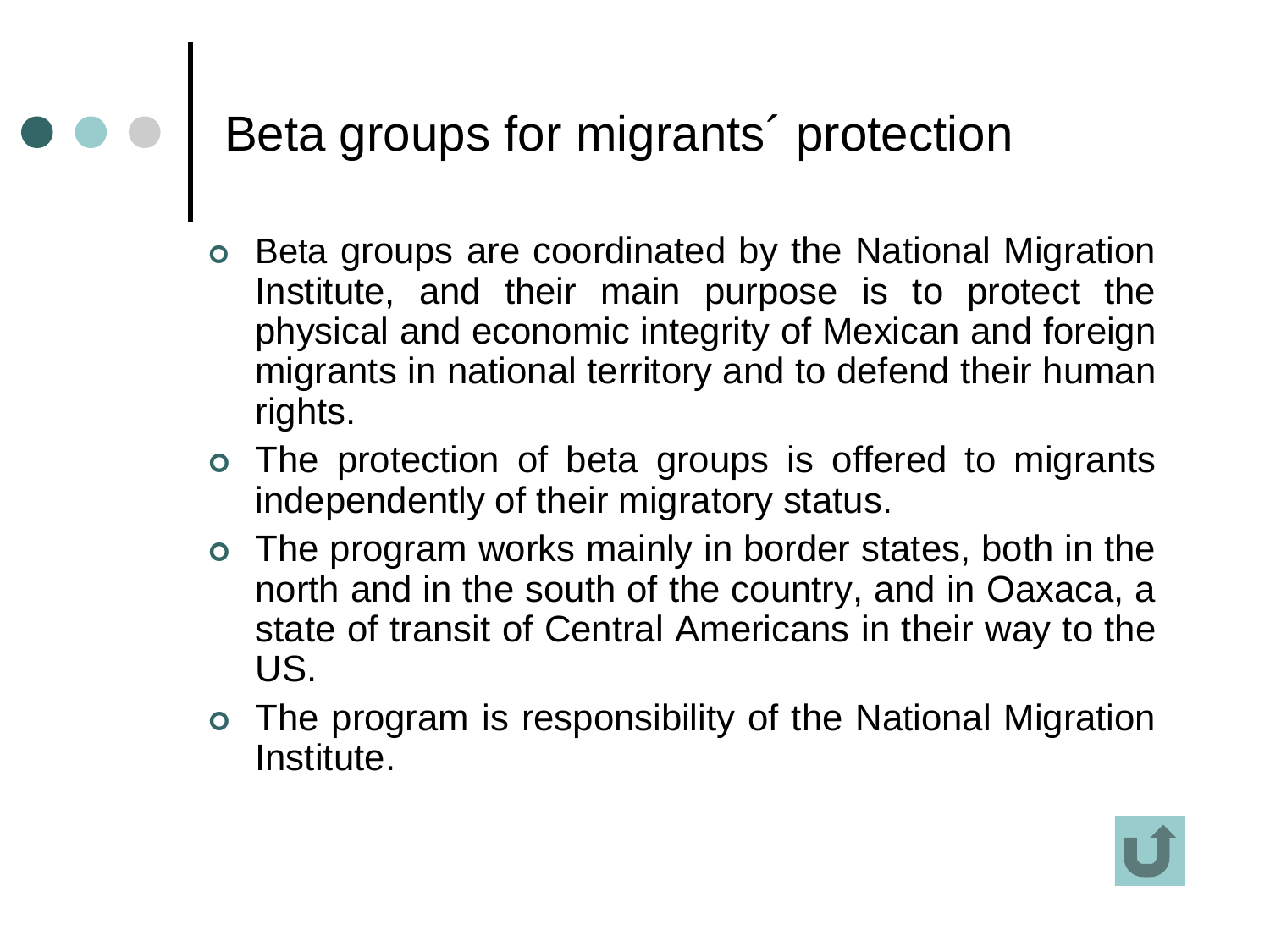## Social co-investment program

- The program offers monetary support to civil society organizations that help vulnerable population in national territory.
- The program tries to strengthen social capital in migrant communities.
- <span id="page-10-0"></span> Starting May 25th, 2011, the program is able to offer funds to social organizations that openly help migrant groups, independently of their migratory status.

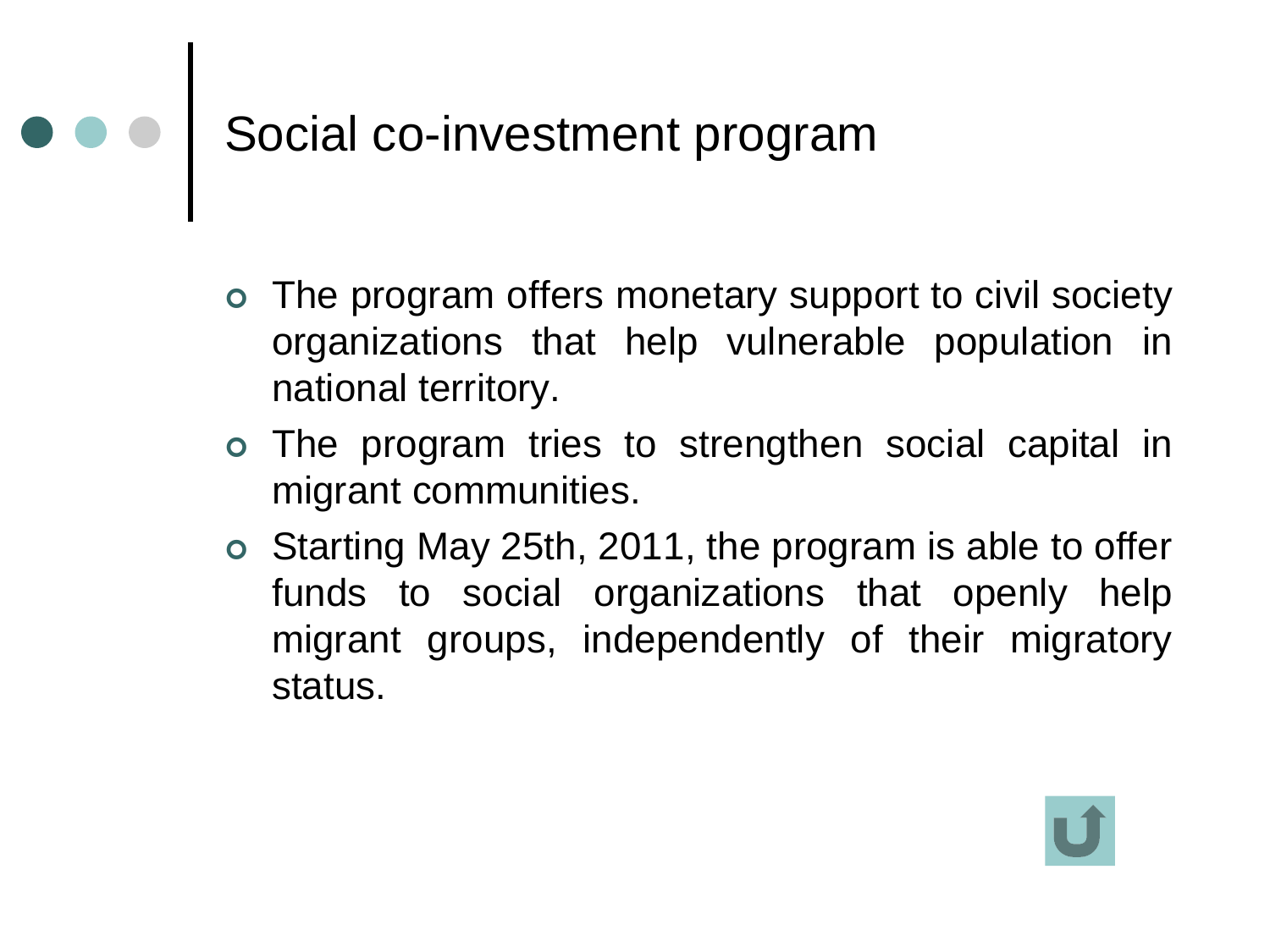# e e 3x1 program

- The Program is responsibility of the Social Development Ministry.
- o It's purpose is to support the actions of migrant groups in favor of their origin communities.
- o Investment funds of migrant groups are matched both by the Federal Government and the State Government, in order to promote social and economic development in source communities.
- The idea is to foster economic development in poor migrant source communities, to disincentive more migration to the US by the creation of opportunities.
- A basic critique from the evaluation exercises is that migration is not generated in poor and less developed communities, so the objective of the Program is not easily achieved.
- <span id="page-11-0"></span> Moreover, the program mainly promotes investment in non productive projects, such as sport courts, churches, plazas and similar infrastructure.

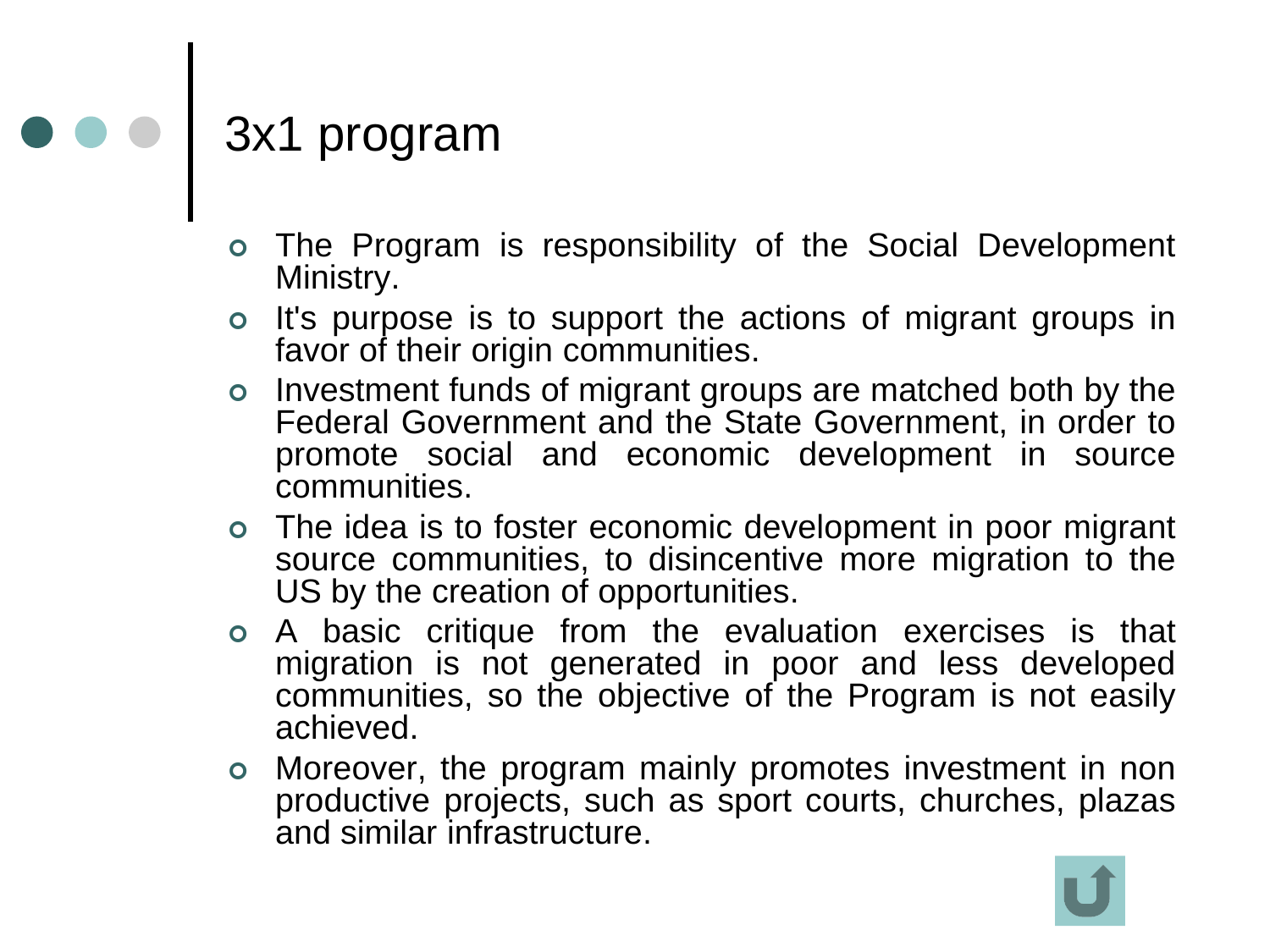# **Attention to Human Rights violations**

- According to the new Migration Law, the Mexican State is responsible of protecting the human rights of migrants, independently of their migratory status.
- The Ministry of Public Security is in charge of this action.
- <span id="page-12-0"></span> The Ministry investigates complaints of migrants regarding the violation of their human rights by federal, state or local authorities, in order to proceed accordingly.

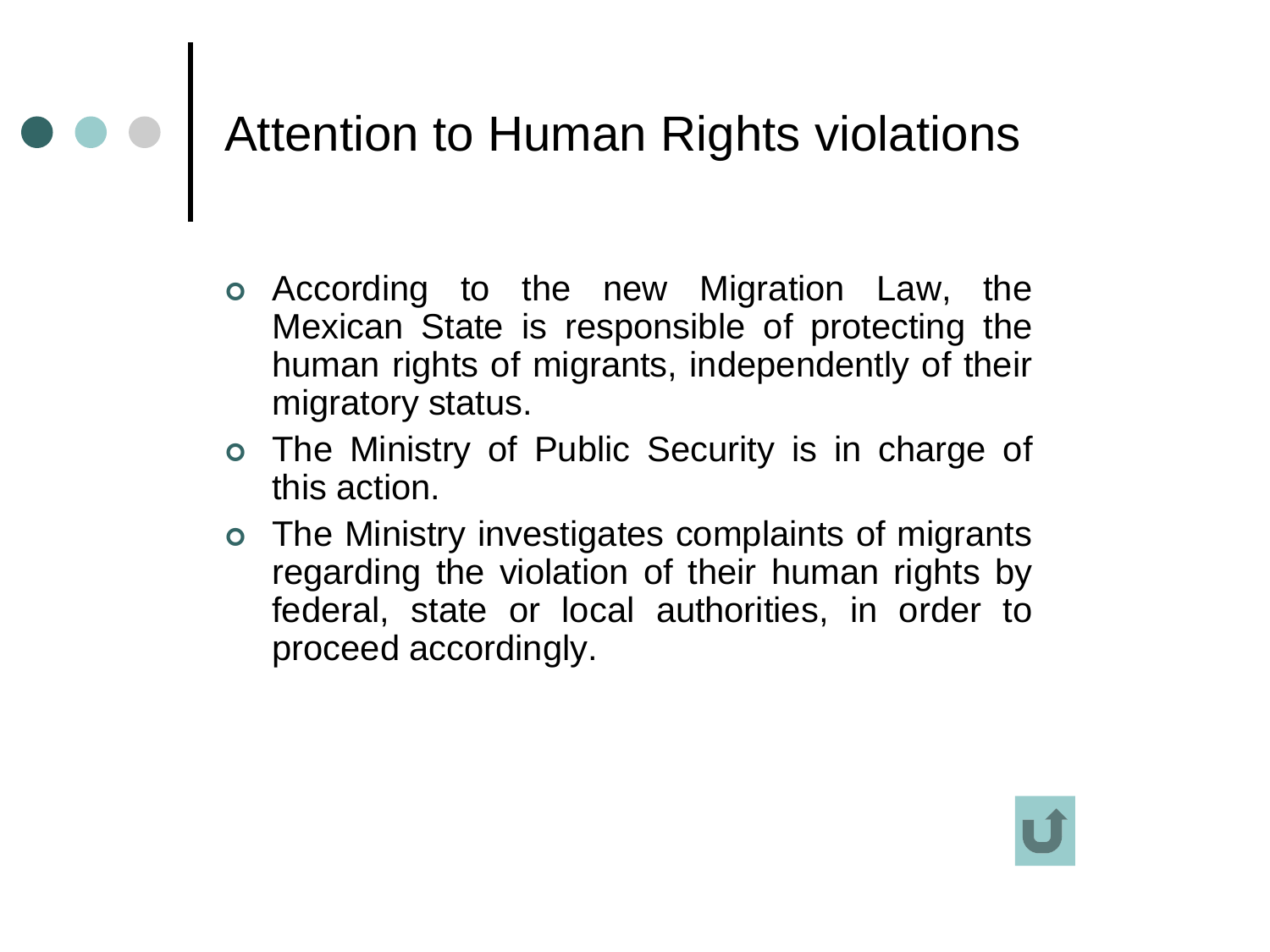#### Program for precautionary measures to protect migrant groups

- The Attorney General´s Office is in charge of all precautionary measures carried out by public institutions in order to protect the physical, mental and economic integrity of migrants and their dignity.
- The actions take place mainly in migrant shelters threatened by organized crime groups.
- <span id="page-13-0"></span> Among the precautionary measures we have surveillance of migrant houses, detention of suspects and random reviews of individuals or groups around migrants´ shelters.